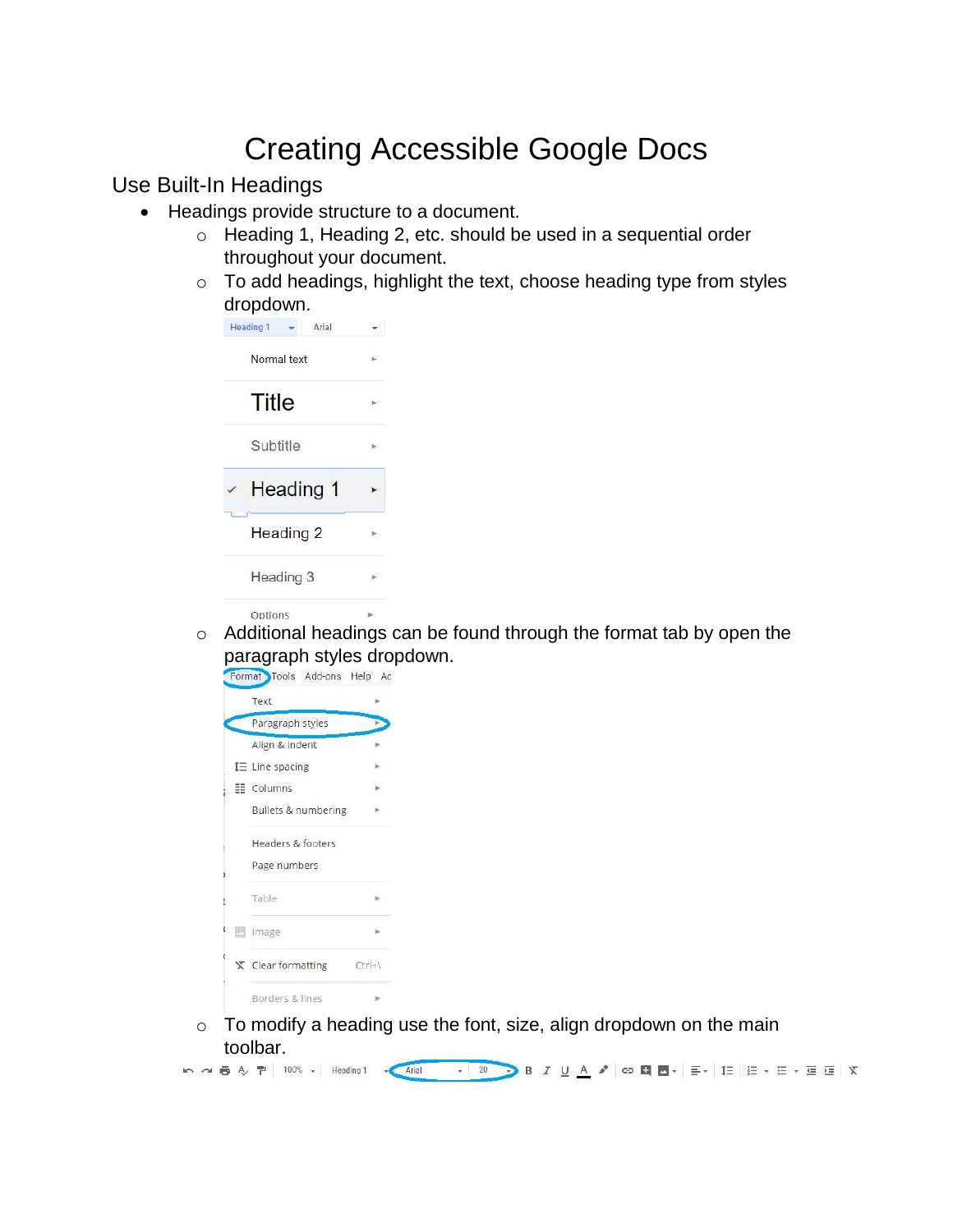### Inserting Visual Content into your document

- Verify that all visual content embedded in your document are formatted to be, **in line with text.**
	- o Click on content, choose in line option



Provide Alternative Text for all Visual Content

Click on the content to highlight, right-click and choose Alt Text.



| Replace image |            |
|---------------|------------|
| Alt text      | Ctrl+Alt+Y |

Select all matching text

o Add meaningful information about the content to description field.

| <b>Alt Text</b> |                                                                                 |  |
|-----------------|---------------------------------------------------------------------------------|--|
| your content.   | Alt text is accessed by screen readers for people who might have trouble seeing |  |
| Title           |                                                                                 |  |
| Description     | Google Docs Toolbar                                                             |  |
|                 |                                                                                 |  |

Ensure that Color is not the only means of conveying information

• Include images, asterisks (\*), or a note of importance in addition to color.

#### Use Sufficient Color Contrast

• Ch[e](https://github.com/ThePacielloGroup/CCAe/releases/tag/v1.1.0)ck color contrast by using the Color Contrast Checker Recommended to use [Color Contrast Checker from PacielloGroup](https://github.com/ThePacielloGroup/CCAe/releases/tag/v1.1.0) (Download instructions can be found in section 5 under Digital Accessibility).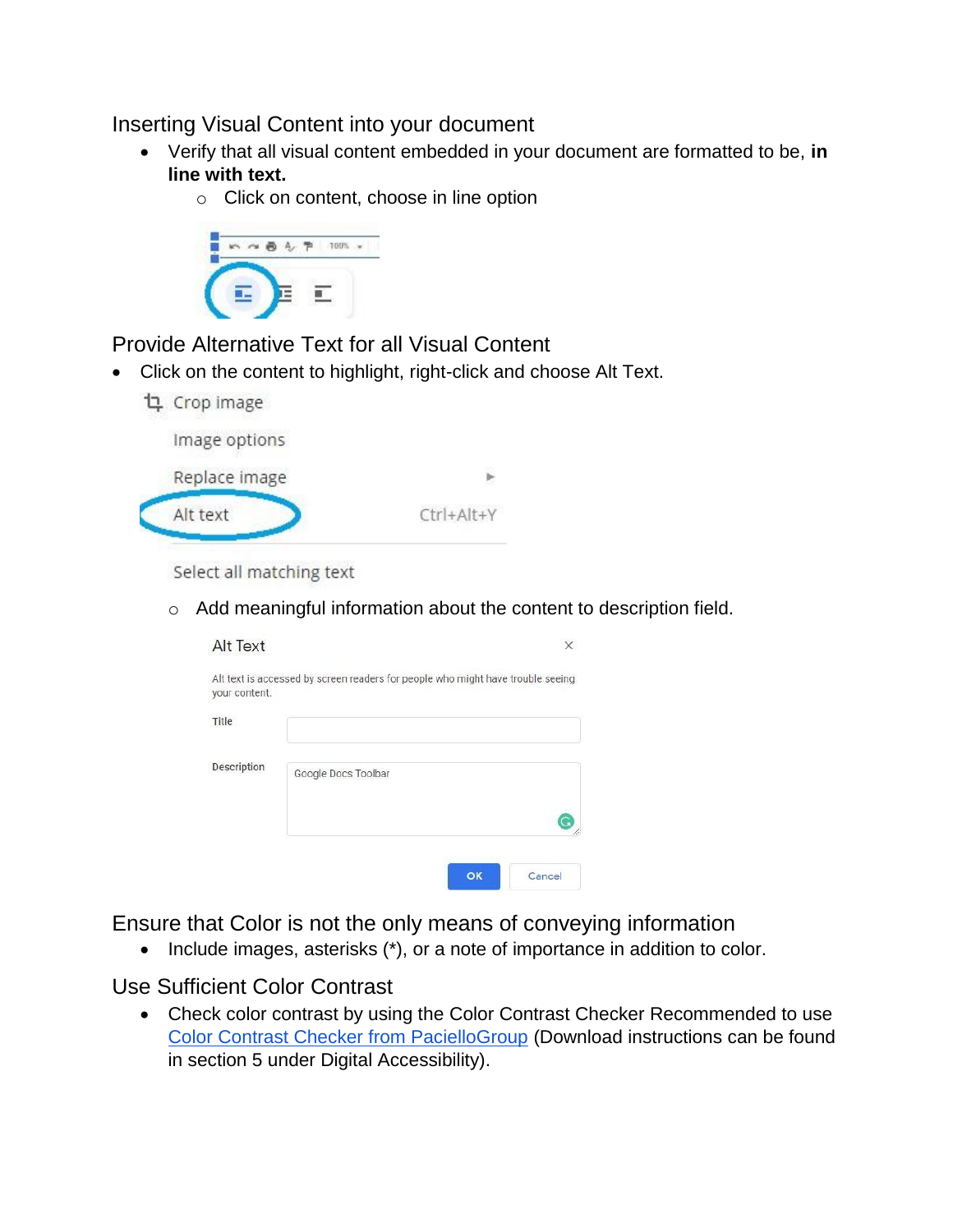## Use Meaningful Text for Links

 Select the text you want to be linked to an external webpage, then right-click and select link.



 $\circ$  The text you selected will be in the "Text" field, add the hyperlink to the "Link" Field.

Text

Use Meaningful Text for Links

 $Link$   $\qquad$ 

Paste a link, or search

- If you pasted in a URL, right-click the URL, click Link.
	- o The URL will show in the "Text" and "Link" fields.
	- o Edit the "Text" field to add meaningful text.

#### Use List Formatting

- Place your cursor in your document or highlight the information you wish to make into a list format.
- Use the numbered or bulleted lists options within the main toolbar
	- o Use the dropdown menu to change the style.